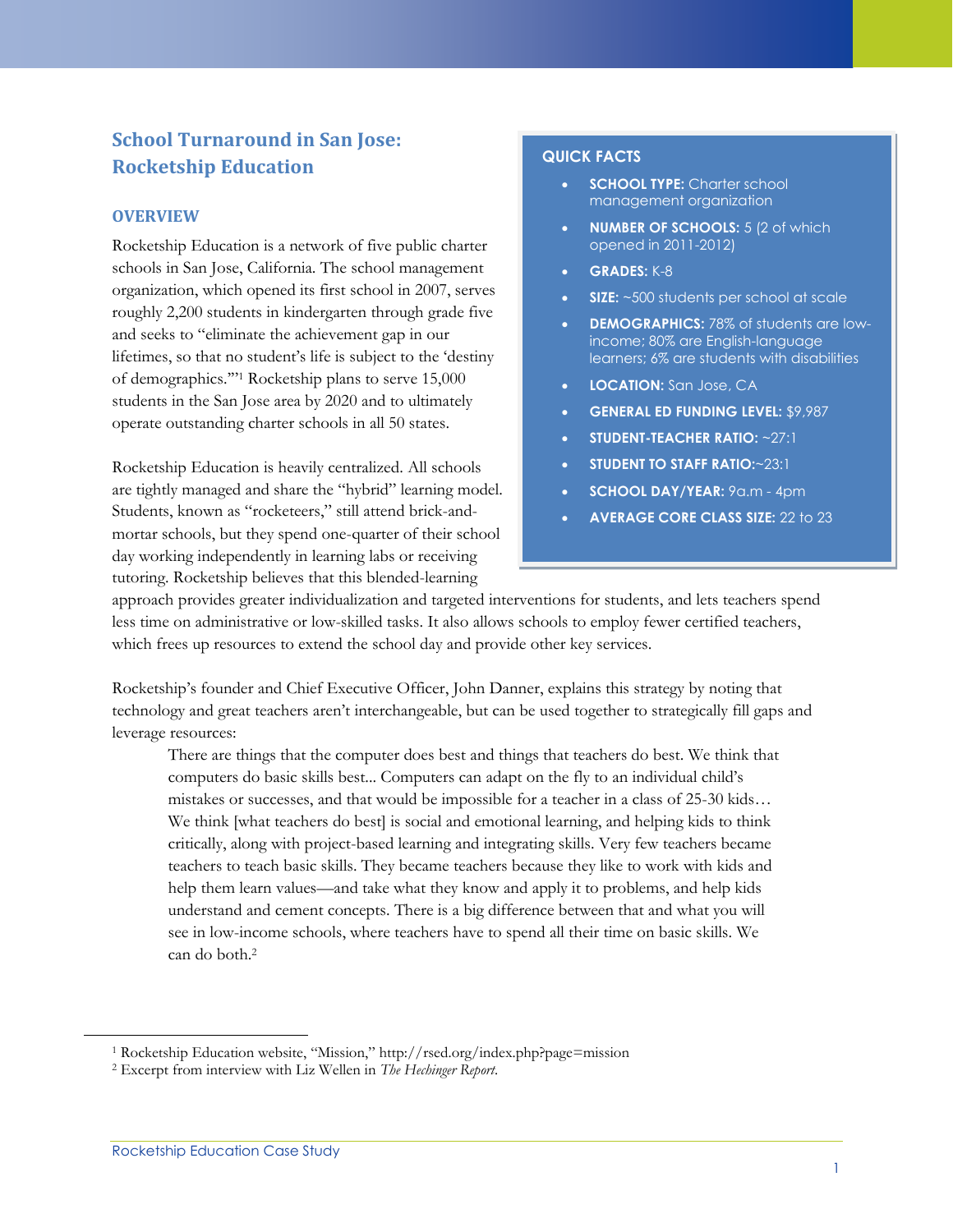The organization's goal is that rocketeers leave fifth grade with the basic skills, higher-order cognition, and personal traits necessary to achieve their goals in secondary education and beyond. Rocketeers are expected to show high levels of mastery on state assessments and other exams (such as the Northwest Evaluation Association assessment, "the NWEA"), but school curriculum also emphasizes problem-solving, metacognition, and critical thinking, as well as growth in non-academic areas like relational skills, sense of self, and commitment to learning.

## **TURNAROUND RESULTS TO DATE**

Students in Rocketship Schools, most of whom come from low-income families, outperform statewide averages and perform on par with their peers in Palo Alto, an affluent suburb nearby. In 2010, Rocketship's first two schools ranked 5th and 15th in the state among schools serving low-income populations. Student performance on state tests also trends towards advanced; in 2010, no student at Mateo Sheedy Elementary School tested below basic in math, and 92 percent of students were proficient or advanced.<sup>3</sup>

Further, a recent independent study of the effectiveness of Rocketship's primary instructional technology, Dreambox, showed that students who worked online for 40 minutes a day achieved gains on assessments that were higher than students who worked with teachers in classrooms on the same content. As Edutopia reported, "Kids who had the typical regimen of online math instruction, as opposed to those kids who received only traditional classroom math instruction, did better—more than five points in percentile ranking better (50 to 55.5 percent—on the NWEA's math standards test)."<sup>4</sup>

## **SCHOOL DESIGN ELEMENTS**

**A blended-learning model that increases individualization and frees up school resources.** Rocketship schools use a hybrid, or blended, learning model in order to target instruction. This model is predicated on the organizational belief that teachers generally spend too much time on tasks that don't require a high level of skill, such as administering and scoring assessments, providing basic skills tutoring, or overseeing individual practice. Rocketship attempts to reduce this problem by focusing teacher time on direct instruction and skill extension (including application and critical thinking) and by freeing teacher time from all other parts of the cycle of instruction.

As illustrated in Figure 1, Rocketship students spend time in whole-class, small-group, and one-one-one instruction and also work independently in Learning Labs and receive targeted support in an afterschool Response to Intervention program. All but 90 minutes of the school day is focused on core subjects. Students spend 75 percent of their instructional time in core classes (consisting of two 100-minute blocks of literacy and one block of math, with an average student-teacher ratio of 23:1) and 25 percent of their time in Learning Lab (consisting of 30 minutes of online learning, 40 minutes of reading, and 30 minutes of physical education). A sample student schedule is shown in Figure 2.

While each student's Lab and intervention work is directed by instructional leaders and teachers, the Labs are overseen by three staff (who are at a minimum high school–educated), who earn ten to 12 dollars per hour. Up to four classes, or 100 students, are in the Learning Lab at any given time. Roughly 20 percent of students

<sup>3</sup> http://www.sccoe.k12.ca.us/schooldirectory/charter/docs/Rocketship\_Mateo\_Sheedy.pdf

<sup>4</sup> David Markus, "Research Findings: Rocketship Education Boosts Scores with Online Learning," Edutopia, <http://www.edutopia.org/blog/stw-online-blended-learning-rocketship> (August 10, 2011).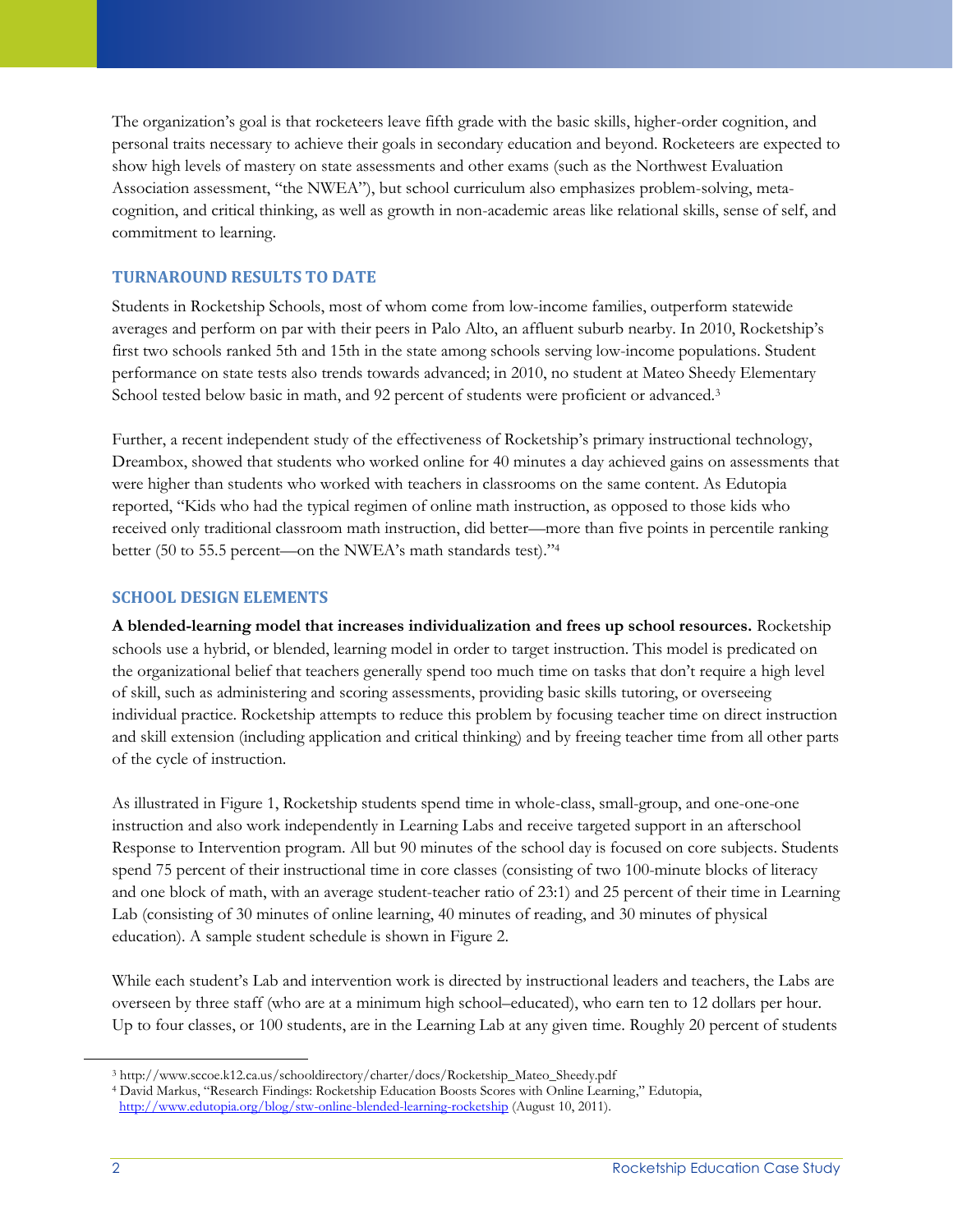are pulled out during the day or are kept after school from 4 to 6 p.m. for Response to Intervention time with teams of paid and volunteer tutors, who use scripted materials that are customized for each student.



## **Figure 1: Rocketship Hybrid School Model and Individualized Instruction**

**Source**: Rocketship website. www.rsed.org

|  |  | <b>Figure 2: Sample Student Schedule</b> |
|--|--|------------------------------------------|
|  |  |                                          |

| Period                                                                            | Subject/Activity                                       |  |
|-----------------------------------------------------------------------------------|--------------------------------------------------------|--|
| $8:00 - 8:15$ am                                                                  | Launch (a.k.a. morning assembly)                       |  |
| $8:20-10:00$ am                                                                   | First block literacy/social studies                    |  |
| $10:00 - 11:40$ am                                                                | Learning Lab                                           |  |
|                                                                                   | - 30 minutes physical ed, health, music, or art        |  |
|                                                                                   | - 30 minutes in reading center                         |  |
|                                                                                   | - 40 minutes in online learning lab (literacy or math) |  |
| 11:40 am $- 12:40$ pm                                                             | Lunch and recess                                       |  |
| $12:40 - 2:20$ pm                                                                 | Second block literacy/social studies                   |  |
| $2:20 - 4:00$ pm                                                                  | Math and science                                       |  |
| Afterschool Response to Intervention time (selected students)<br>$4:00 - 6:00$ pm |                                                        |  |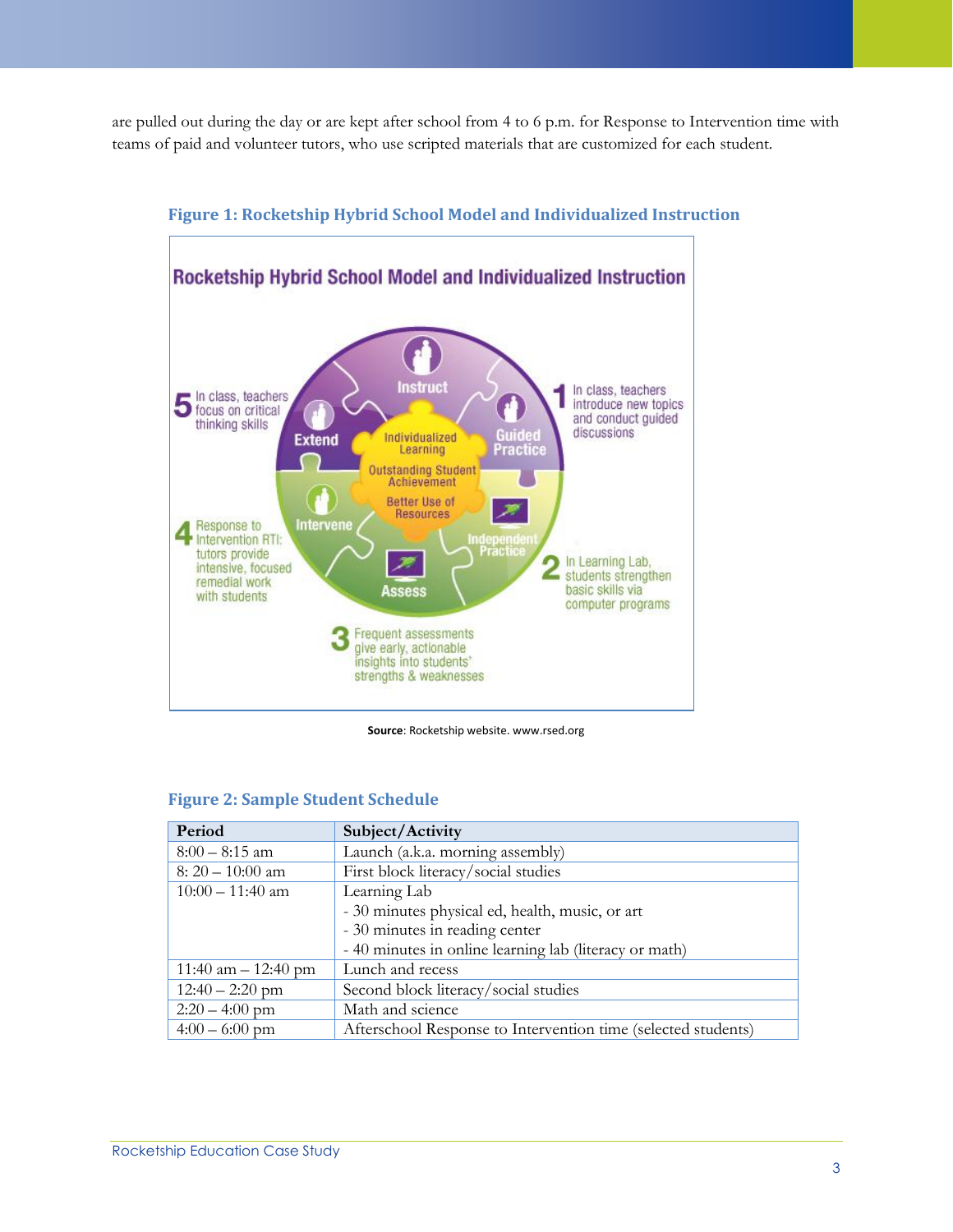CEO Danner explains the organization's thinking behind the value of the Learning Lab:

We've put a ton of work into figuring out how to go from student assessments to individualized learning plans. When a learning plan accurately captures the next six to eight objectives a student needs at a fine grain (i.e., this student needs to work on short A sounds), then you set yourself up to deliver the right lesson at the right time. This process of figuring out exactly what a student needs to learn is the key. From that, the potential upside for the right lesson to each child at the right developmental level probably has the potential to be ten times more effective for the student than a classroom lesson targeted at what a child that age should be learning, or some scope and sequence that has been defined. For students who are the farthest behind, classroom lessons are almost never relevant. They just aren't there developmentally. So this ten-times potential increase in learning is what our model plays on.<sup>5</sup>

By using this blended design, Rocketship is able to serve more students with fewer teachers (five fewer per school), provide more time on instruction by extending the school day, and free up roughly a half a million dollars in resources for investment in other high-priority areas like school leadership, parent engagement, and talent development. Further, by using block scheduling and extending the school day, Rocketship is able to meet California seat-time and teacher-qualification requirements without adding additional costs.

**Daily cycles of data collection and planning.** Rocketship relies heavily on technologies such as dashboards and online learning programs to constantly collect, analyze, and respond to student data. Schools administer benchmark assessments every eight weeks, but collect formative data on a daily basis through information collected from online learning programs in Lab and daily DRA quizzes administered during Lab reading time. Every student at Rocketship has an Individual Learning Plan that is developed by his or her primary teacher in each core subject area (literacy and math) using an online Teacher Dashboard. This dashboard links to the assessment data collected during lab and is used for teacher planning (whole class and in-class pull-out) as well as for directing Lab work.

Teachers collaboratively analyze data once a week (Friday afternoons), but are expected to constantly review and adjust learning plans with assistance from the school Academic Dean. Individual student data are also displayed prominently on an "Assessment Wall" in the teacher's lounge.

**Leadership Development**. Each school is led by a principal who is responsible for academic performance, culture, and in-school leadership development, and an academic dean who provides coaching to teachers, manages staff professional development, and runs the Response to Intervention program. Given this model, Rocketship's plans for growth depend heavily on having a strong pipeline of school leaders. The organization has therefore developed a five-phase staff development model that clearly articulates characteristics, competencies, and career-path opportunities from the teacher to leader level. (Every teacher is considered a potential school leader, so Rocketship places all new hires into the first phase of the model.)

The five-phase model is illustrated in Figure 3. Every staff member works with the principal to develop a customized Professional Growth Plan that is reviewed every eight weeks and works with the principal throughout the year to identify opportunities for low-level "embedded leadership opportunities" (ELOs),

 $\overline{a}$ 

<sup>&</sup>lt;sup>5</sup> John Danner, Schools 2.0,<http://schools20.rsed.org/2011/04/key-to-rocketship-model.html> (April 2011).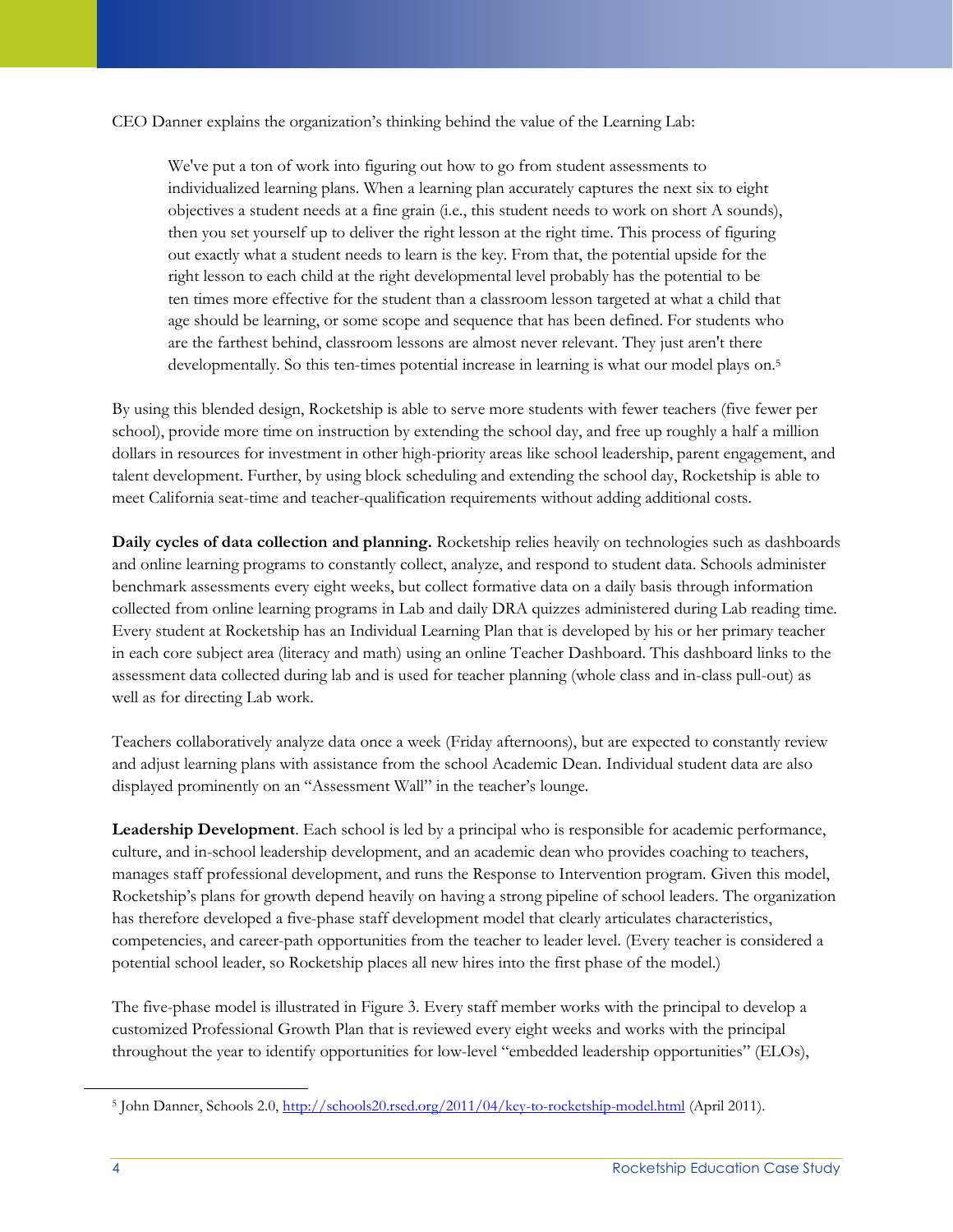such as leading a homework group, throughout the school year. The principal reviews performance in ELOs as well as performance in the classroom, and identifies participants for later phases of the program. (Rocketship assumes that one of every three staff will eventually move on to the next level of leadership development.)



## **Figure 3: Rocketship Education Leadership Development Model**

**Source:** School Leader's Toolbox. "Rocketship Education: Leadership Development Program Description." Retrieved online from: http://schoolleaderstoolbox.org/toolkit/partner/rocketship-education

Teachers selected for the Leadership Training Program (LTP) meet monthly for leadership trainings with the principal and participate in more formal ELOs, such as acting as a teaching mentor or manager of school culture. They also engage in 360 assessment programs to identify goals for their Professional Growth Plans.

Assuming growth goals are met, candidates self-select into one of three tracks for the upcoming school year: Dean-in-Training (DIT, with a focus on academic leadership and facilitating adult learning), Startup Principalin-Training (S-PIT, who focuses on incubating a new school and shadowing principals, and is excused from all teaching duties), or Takeover Principal-in-Training (T-PIT, who continues to teach but is trained to assume leadership of an existing school). All three tracks receive ongoing coaching from their host principal and participate in two to three "takeover weeks" per year. DITs and T-PITs are embedded within their existing schools for the training year. S-PITs are removed from their existing schools, participate in a summer institute, and work on starting up their new school as well as on discrete, school-based leadership projects over the course of the school year.

Successful Phase 3 candidates move on to deanships and principalships. They receive professional development during weekly Achievement Team Meetings (which consist of all leaders and central office staff) as well as weekly coaching and check-in meetings with their immediate supervisors.

**Structuring the teaching job and supporting teachers to maximize effectiveness.** Rocketship classrooms are semi-self-contained; teachers teach literacy and social studies or math and science.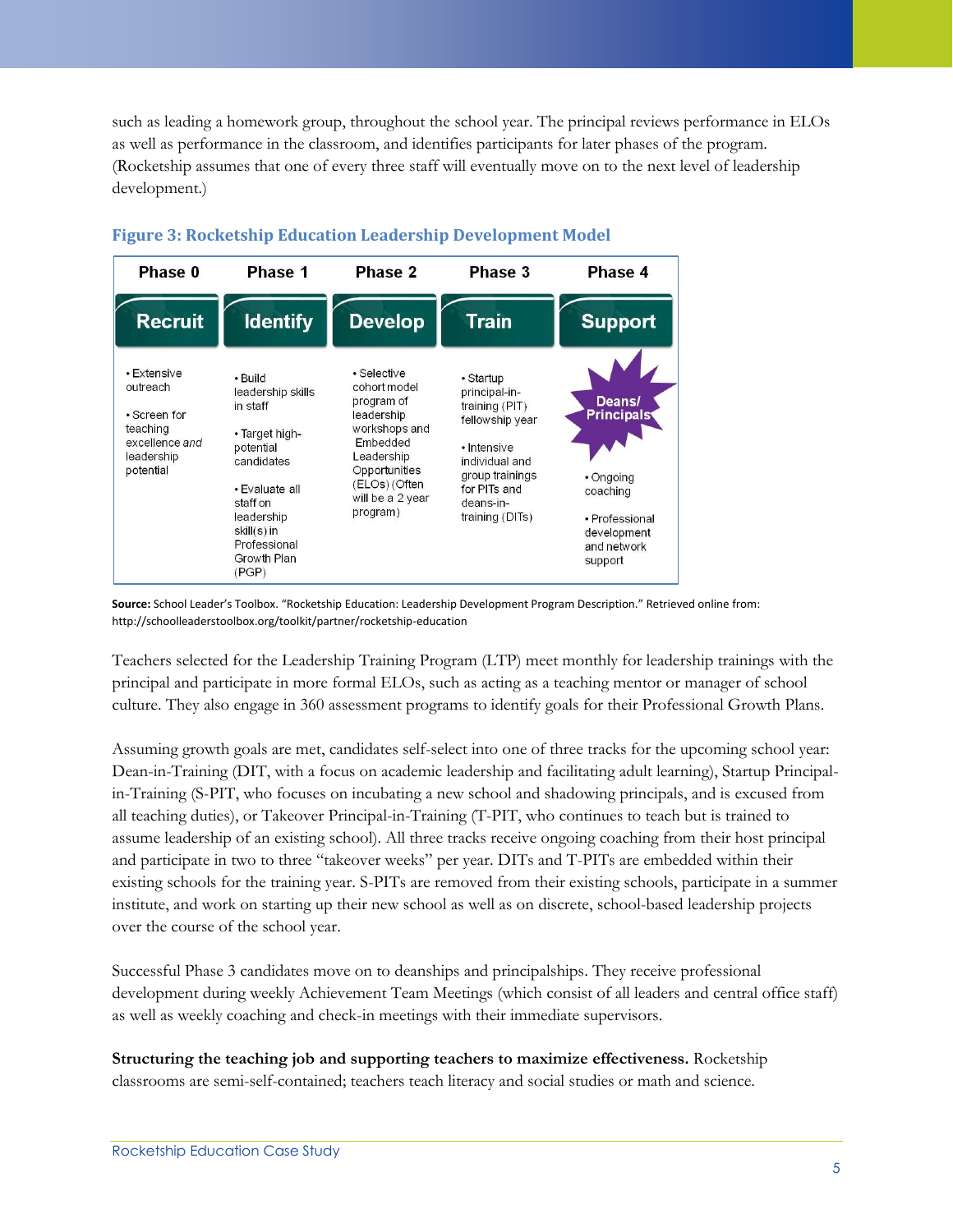Literacy/social studies teachers work with two groups of students per day, and math/science teachers work with four. In addition to allowing teachers to develop specialized subject expertise, this structure allows teachers to iterate on the same lessons. In a typical elementary school, a teacher might develop a lesson once and then only have an opportunity to teach that same lesson again the following year. Rocketship believes that having teachers teach the same lesson to different classes offers a teacher double the opportunity (or in the case of a math/science teacher, quadruple the opportunity) to receive feedback, collect data on the effectiveness of her lessons, and hone her craft.



**Figure 4: Staffing model at a traditional elementary school versus a Rocketship School**

**Source:** Kowal and Brinson (2011), *Beyond classroom walls: Developing innovative work roles for teachers*, Center for American Progress, http://www.americanprogress.org/issues/2011/04/pdf/staffing\_models.pdf.

Rocketship provides intensive, school-based professional development. Total time set aside for school-wide professional development is 150 hours throughout the year. In addition to full PD days, the school meets to analyze student data and work on professional development in areas that the staff have agreed they want to focus on from 2 to 5 p.m. every Friday for development and collaborative work. Teachers also participate in four weeks of professional development prior to the start of school.

Teachers are observed informally by the academic dean weekly and meet with the dean for an hour after school every two weeks for coaching. Additional sessions are scheduled based on observations and teachers' progress against their Professional Growth Plans. While the academic dean has responsibility for coaching, formal evaluations are completed by the principal.

**Recruiting the best teachers by making the job more attractive through reduced administrative work, higher salaries, and performance pay.** Given its high expectations for achievement and plans for aggressive growth, Rocketship sees the recruitment and development of excellent teachers as central to its success, and has structured the teaching role and compensation to attract high performers. Danner asserts, "Rocketship teachers are high-achiever graduates from prestigious colleges. They're innovative, adaptive, ambitious, and are passionate about eliminating the achievement gap. Rocketship believes that teaching should be a well-compensated white collar profession; accordingly, we seek to pay our teachers above-market salaries."<sup>6</sup>

 $\overline{a}$ 

<sup>&</sup>lt;sup>6</sup> John Danner, Ed100,<http://www.ed100.org/develop/> (March 28, 2011).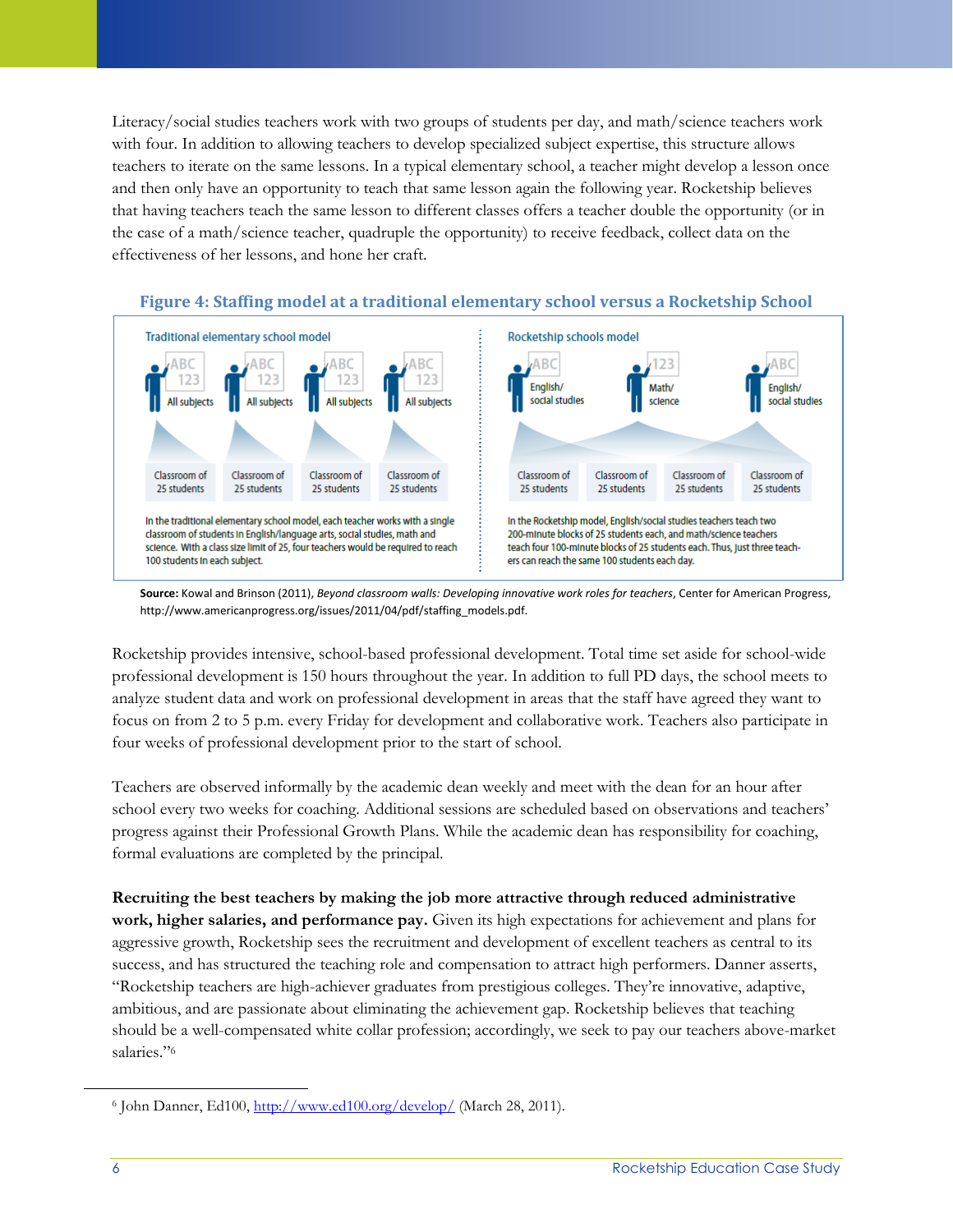In addition to having created clear, supported leadership development structures, Rocketship compensates competitively. Teachers are paid salaries that are roughly 20 percent higher than surrounding districts, with ten percent of base salary connected to student performance on state exams. Thirty percent of this bonus is dependent on school-wide achievement of Academic Performance Index targets. The remaining 60 percent of bonus dollars are attached to student growth on the NWEA and internally created interim assessments. By moving assessment and basic-skills tutoring off of the plates of teachers and leveraging technology more effectively, Rocketship believes it makes the teaching job more enjoyable and rewarding overall.

Further, by reducing the number of teachers needed per school through the blended learning model, Rocketship lowers the number of effective teachers it needs to recruit for each new school and to fill vacancies. The organization also relies heavily on a partnership with Teach for America: Each school hires four new corps members a year, meaning that up to half the staff of a school are corps members.

**High parent and community engagement.** Rocketship believes that family engagement in student learning is a critical component of extending the growth trajectory of students through upper grades and college. Because of this, the organization invests heavily in structures and routines that connect families to the school. Rocketship organizes monthly community meetings (and targets 90 percent attendance at these events), and invites parents to participate on school boards and in Parent Leadership Groups. Teachers conduct home visits prior to the start of the school year and are interviewed by parent leaders as part of their hiring process. The organization employs a full-time parent-empowerment liaison who recruits parent leaders, coordinates parent-engagement programming to educate families about school choice and the achievement gap, and works with PACT, a community-organizing partner.

**Centralized monitoring and support mechanisms.** Rocketship provides schools with intensive academic and operational supports. The Rocketship central office provides schools with all academic systems, operational and financial services (including vendor negotiation and contracting), technology, and Learning Lab management. The office also recruits teachers and students, and provides programming for the teacherand leadership-development programs.

The district pairs these supports with close monitoring of school data through dashboards as well as through visits and meetings with central office staff. The organization has an "Achievement Team" that convenes with all principals weekly to problem-solve and discuss student data. The central office also collects data and seeks feedback on its services. It surveys teachers annually to get feedback on the quality of supports provided at the school and supervisory levels, asking teachers to rate the school against a series of support goals such as, "I have adequate resources available to me to realize 1.5 years of growth with my rocketeers" and, "My immediate supervisor supports me in my professional growth plan (IPDP)."

## **FUNDING**

Innovative use of resources lies at the heart of Rocketship's model. All schools are funded through regular public resources without the support of additional philanthropic dollars, and the organization has figured out ways to save on traditional costs to provide more effective instruction with less. CEO Danner summarizes the approach: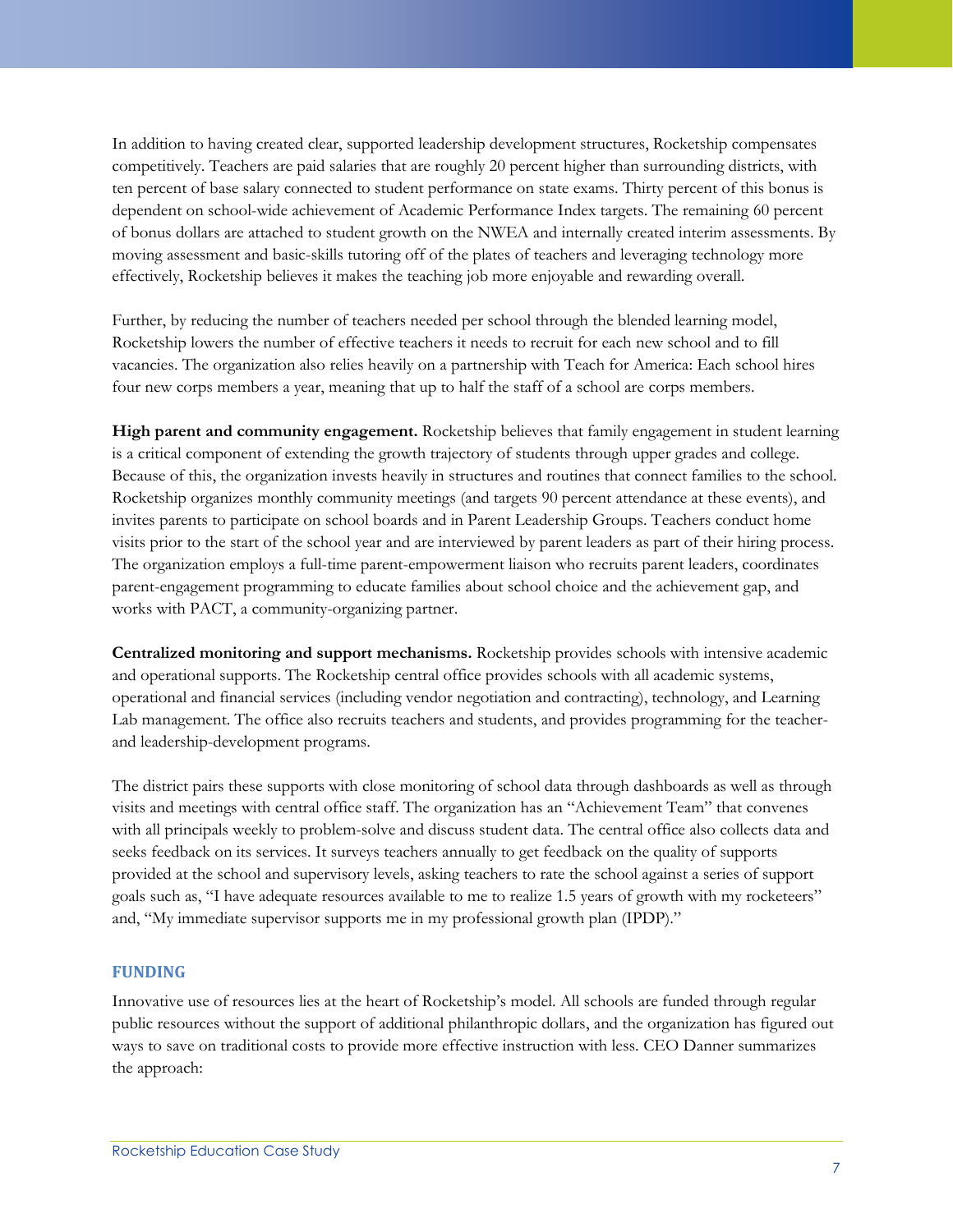Schools are zero-percent-margin businesses. It's pretty hard to do good research and development and fund expansion of a zero-percent-margin business. We think there will be half a dozen charter networks capable of creating 1,000 schools or more. To get to this kind of scale, you have to do something differently than the typical zero-percent-margin school. At Rocketship, we reinvented the elementary school and created what we call a hybrid school, with 25 percent of the school day online in our Learning Lab and 75 percent in a traditional classroom. Since Learning Lab does not require certificated teachers, we save 25 percent of our salary costs, which amount to \$500,000 per year. This is just like getting a check each year for \$500,000 to reinvest in the quality of your school. We use it to give our principals a year of training, have an Academic Dean at each campus, pay our teachers 20 percent above districts, and run a two-hour Response to Intervention (RTI) program for our bottom 20 percent of students. That's allowed us to create schools that outperform surrounding high-income districts.<sup>7</sup>

As a charter school system, Rocketship schools are non-unionized, so Rocketship has significant flexibility to alter work rules, run a longer school day, and pay teachers high salaries and to base pay on performance. Over time, Rocketship hopes that students will be able to spend even more time learning online, which will free additional resources up for enrichment services and human capital investments. <sup>8</sup> Danner has predicted that "we will see an equal split in time between basic skills online and thinking skills in a classroom. This 50/50 online/classroom hybrid model has a lot of properties that helps us scale. First, we will have ten teachers at each campus instead of 20. With ten teachers on each campus, we have much less need for talent. With the extra money we save (\$1,000,000), we can double teacher pay to well over \$100,000 per year."<sup>9</sup>

Given interest in the school model, Rocketship had received several million in dollars from philanthropists like Reed Hastings of Netflix and from foundations such as Broad, the Charter School Growth Fund, and NewSchools Venture Fund. Because Rocketship schools open without the need for additional funding, the organization is able to invest these funds into innovation and growth, developing new technology platforms (like Dreambox), leadership programming, and parent/community engagement, with the ultimate goal of closing the achievement gap for students across the United States.

<sup>7</sup> Interview: John Danner, CEO, Rocketship Education, EdReformer,

http://www.datanc.net/edreformer/2010/05/interview-john-danner-ceo-rocketship-education/

<sup>8</sup> Tom VanderArk, "A Rocket for change," *Huffington Post*, 2010 (http://www.huffingtonpost.com/tom-vander-ark/arocket-for-change\_b\_621906.html).

<sup>9</sup> Interview: John Danner, EdReformer.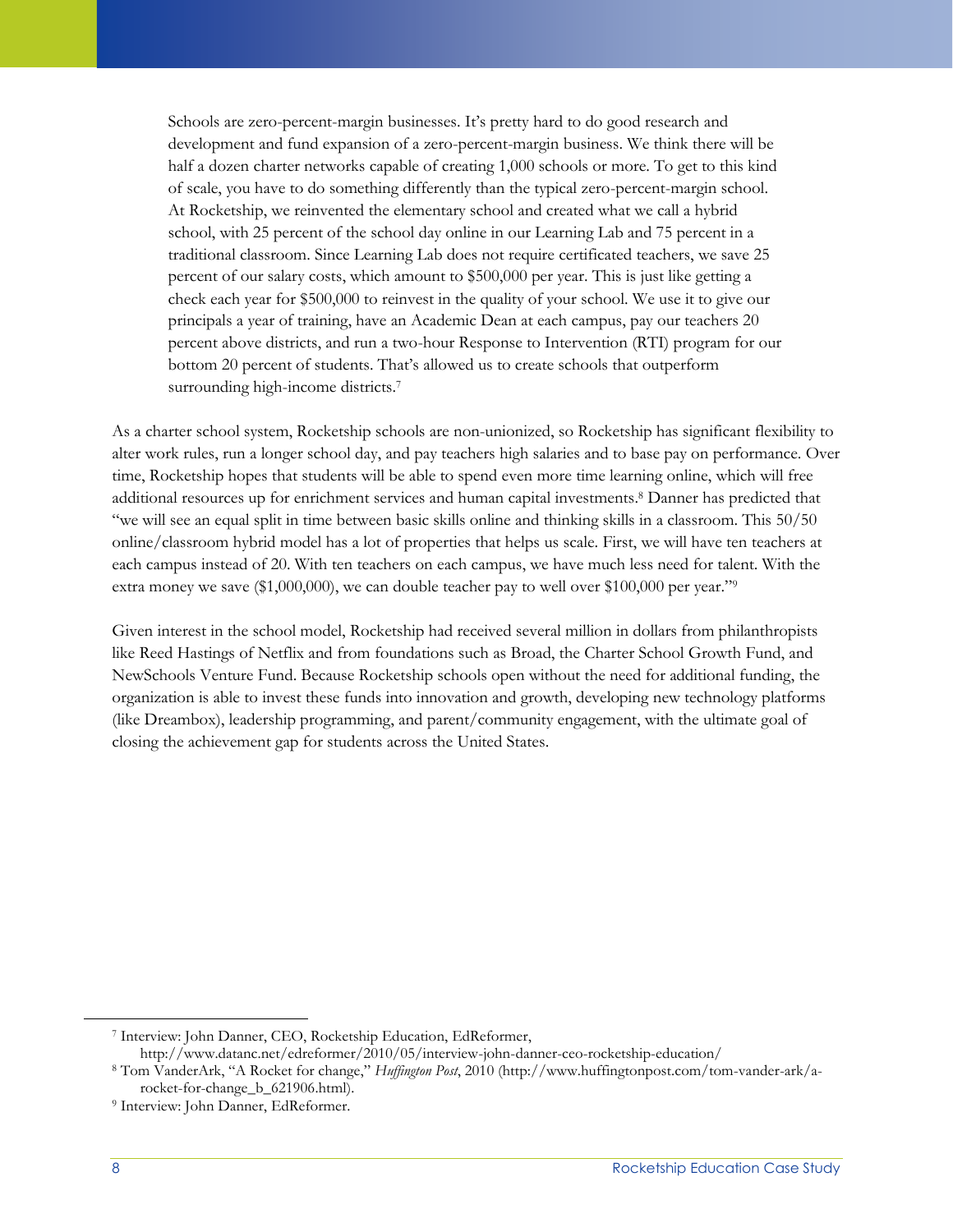#### **SOURCES**

This case study draws upon interviews completed with key staff at Rocketship Education (conducted January 12, 2001 with staff members Preston Smith, co-founder and Chief Achievement Officer; Maricela Guerrero, principal of Rocketship Mateo Sheedy Elementary School; and Melissa McGonegle, principal of Rocketship Si Se Puede Academy), as well as from a number of online sources and publications, including:

Rocketship Education website: www.rsed.org

- John Danner, Schools 2.0 Blog, April 2011, http://schools20.rsed.org/2011/04/key-to-rocketshipmodel.html.
- Kowal and Brinson, *Beyond classroom walls: Developing innovative work roles for teachers*, Center for American Progress, [http://www.americanprogress.org/issues/2011/04/pdf/staffing\\_models.pdf](http://www.americanprogress.org/issues/2011/04/pdf/staffing_models.pdf) (2010).
- Tom VanderArk "A Rocket for change," *The Huffington Post*, 2010 (http://www.huffingtonpost.com/tom-vander-ark/a-rocket-for-change\_b\_621906.html).
- The School Leader's Toolbox: Rocketship Education, http://schoolleaderstoolbox.org/toolkit/partner/rocketship-education
- Liz Wellen, Q&A with Rocketship Education's John Danner: 'There are things that the computer does best and things that teachers do best,' *The Hechinger Report*, June 2011 (http://hechingerreport.org/content/qa-with-rocketship-education%E2%80%99s-john-danner- %E2%80%98there-are-things-that-the-computer-does-best-and-things-that-teachers-dobest%E2%80%99\_5904/).